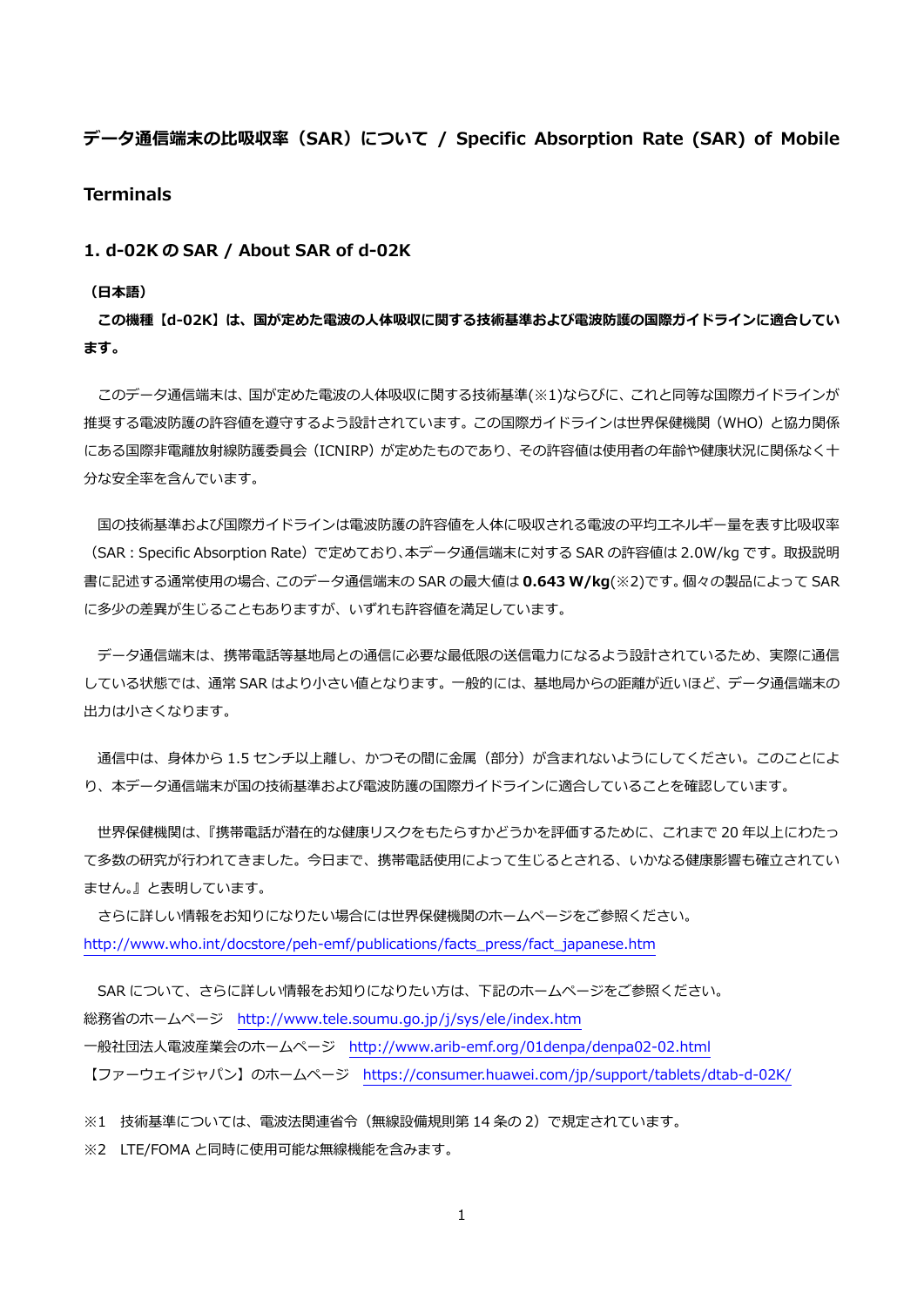#### **(In English)**

# **This model [d-02K] device complies with Japanese technical regulations and international guidelines regarding exposure to radio waves.**

This device was designed in observance of Japanese technical regulations regarding exposure to radio waves (\*1) and limits to exposure to radio waves recommended by a set of equivalent international guidelines. This set of international guidelines was set out by the International Commission on Non-Ionizing Radiation Protection (ICNIRP), which is in collaboration with the World Health Organization (WHO), and the permissible limits include a substantial safety margin designed to assure the safety of all persons, regardless of age and health condition.

The technical regulations and international guidelines set out limits for radio waves as the Specific Absorption Rate, or SAR, which is the value of absorbed energy in any 10 grams of tissue over a 6-minute period. The SAR limit for mobile terminals is 2.0 W/kg. The highest SAR value for this device when tested for intended use described in the instruction manual is **0.643 W/kg** (\*2). There may be slight differences between the SAR levels for each product, but they all satisfy the limit.

The actual SAR of this device while operating can be well below that indicated above. This is due to automatic changes to the power level of the device to ensure it only uses the minimum required to reach the network. Therefore in general, the closer you are to a base station, the lower the power output of the device.

During communication, please keep the device farther than 1.5 cm away from your body without including any metals. This device satisfies the technical regulations and international guidelines.

The World Health Organization has stated that "a large number of studies have been performed over the last two decades to assess whether mobile phones pose a potential health risk. To date, no adverse health effects have been established as being caused by mobile phone use."

Please refer to the WHO website if you would like more detailed information. http://www.who.int/docstore/peh-emf/publications/facts\_press/fact\_english.htm

Please refer to the websites listed below if you would like more detailed information regarding SAR. Ministry of Internal Affairs and Communications Website: http://www.tele.soumu.go.jp/e/sys/ele/index.htm Association of Radio Industries and Businesses Website: http://www.arib-emf.org/01denpa/denpa02-02.html (in Japanese only)

[HUAWEI TECHNOLOGIES,JAPAN] Website: https://consumer.huawei.com/jp/support/tablets/dtab-d-02K/ (in Japanese only)

\*1 Technical regulations are defined by the Ministerial Ordinance Related to Radio Law (Article 14-2 of Radio Equipment Regulations).

\*2 Including other radio systems that can be simultaneously used with LTE/FOMA.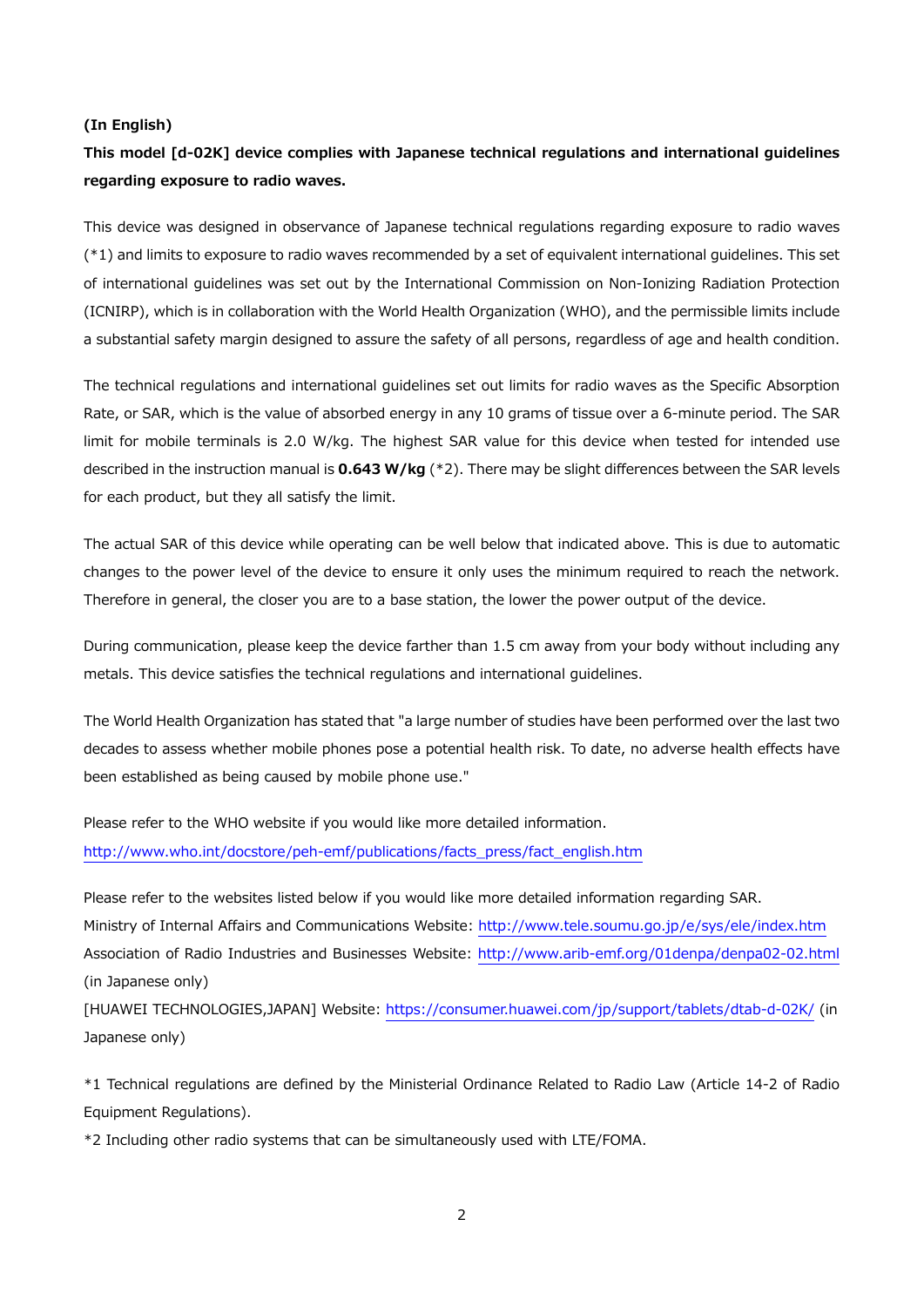## **2. About SAR of d-02K for FCC RF exposure requirements**

## **FCC Regulatory Compliance**

## **■Certification information (SAR)**

This device is also designed to meet the requirements for exposure to radio waves established by the Federal Communications Commission (USA).

The SAR limit adopted by the USA is 1.6 W/kg averaged over one gram of tissue. The highest SAR value reported to the FCC for this device type complies with this limit.

The highest SAR value reported to the FCC for this device type when using in portable exposure conditions is **0.65 W/kg**.